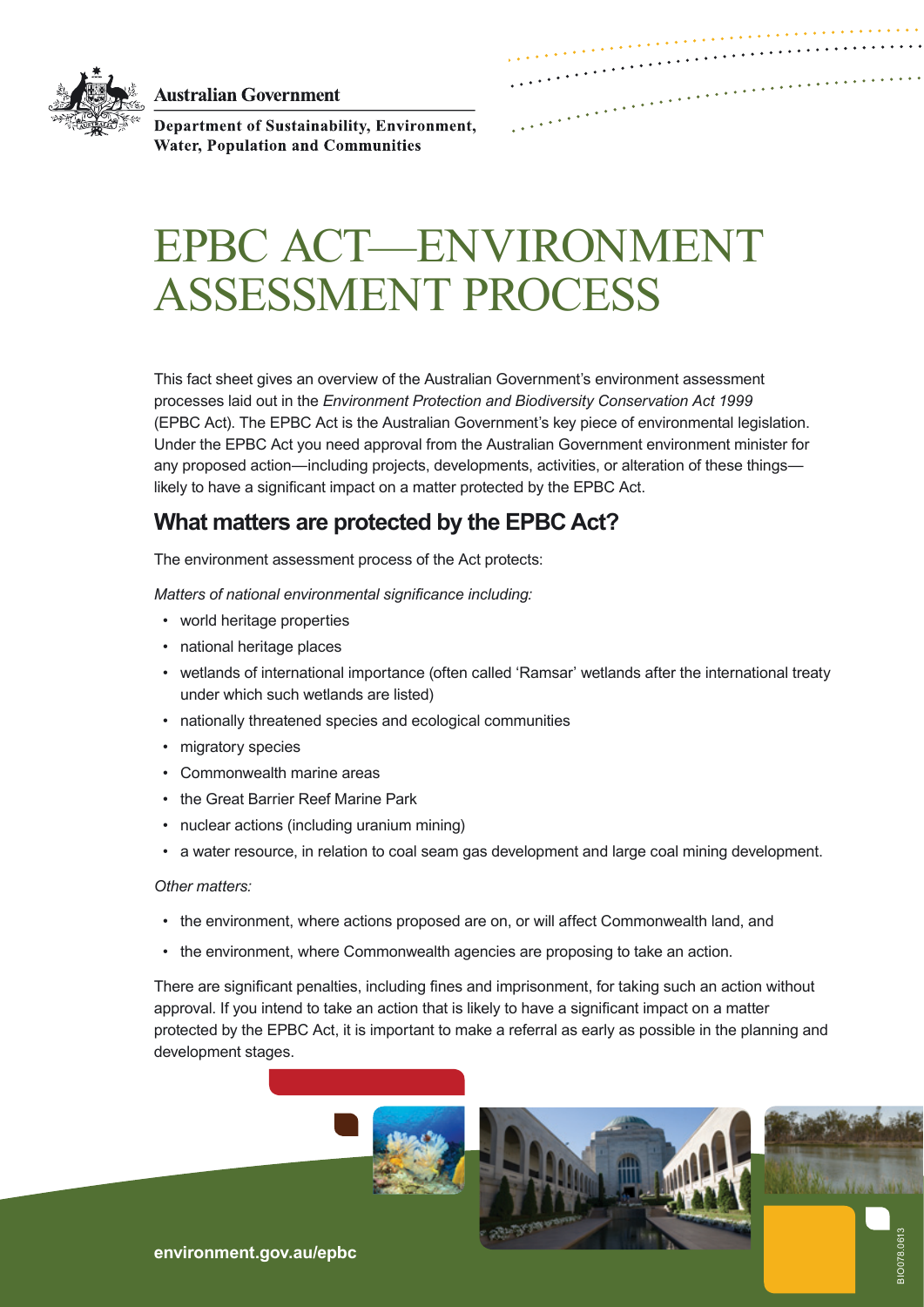## **Environment assessment processes**

There are two key stages in the environment assessment process required by the EPBC Act:

- *Referral:* How do I know if my proposed action requires approval under the EPBC Act?
- *Assessment/decision whether to approve:* How will the minister consider my action? How is a decision made?

### **1. Referral**

The purpose of the referral stage is to determine whether or not a proposed action requires approval under the EPBC Act.

*Step 1: Submitting a referral.* Before taking an action that could have a significant impact on a matter protected by the EPBC Act, you must complete a referral form (available at <www.environment.gov.au/epbc/assessments/referral-form.html>) and submit it to the minister via the department for consideration.

*Step 2: The decision process*. Following the receipt of a valid referral, the minister has 20 business days to decide whether the proposed action will require assessment and approval under the EPBC Act.

*Step 3: Public comment period.* As part of the total 20 business days taken for the referral process, there is a 10 business day public comment period. This provides an opportunity for relevant Australian, state and territory government ministers and members of the public to comment on the proposed action.

*Step 4: The decision whether an action requires assessment and approval.* Within the 20 business day timeframe, the minister will decide whether a proposed action is likely to have a significant impact on one or more matters protected by the EPBC Act. If a significant impact is likely the action will need to be assessed and approved under the EPBC Act before it can proceed. This is called a 'controlled action'.

*Step 5: How will the proposed action be assessed?* Proposed actions can be assessed using different methods, depending on a range of considerations, including the complexity of the proposed action. The minister will let you know which method will be used in assessing your proposed action.

### **Helpful hint: Providing appropriate documentation**

Not every action that involves a matter protected by the EPBC Act will have a significant impact. so it is important that you provide all available information about the proposed action, as well as measures you will be putting in place to reduce adverse impacts on those matters.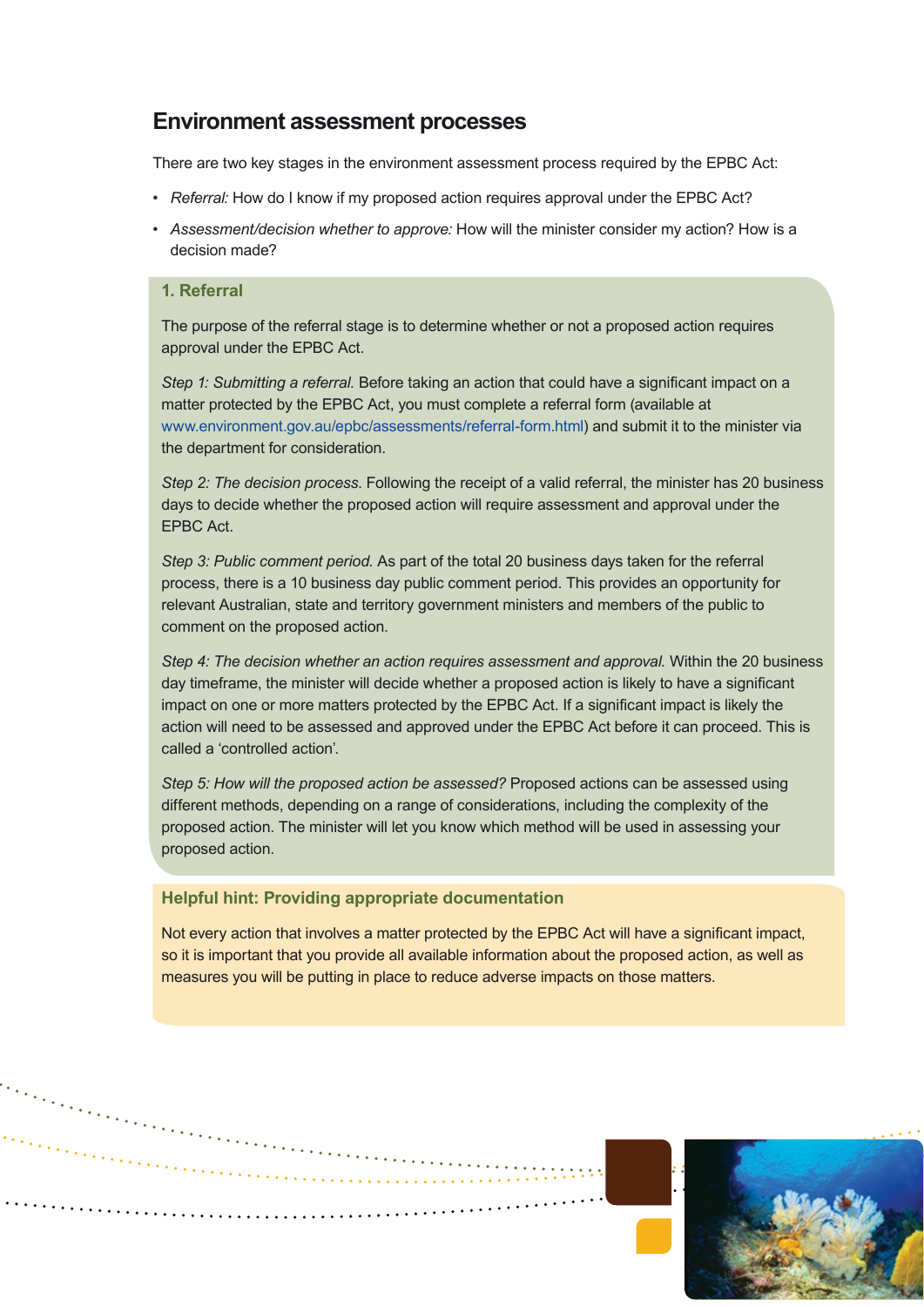### **EPBC Act environment assessment process—referral**

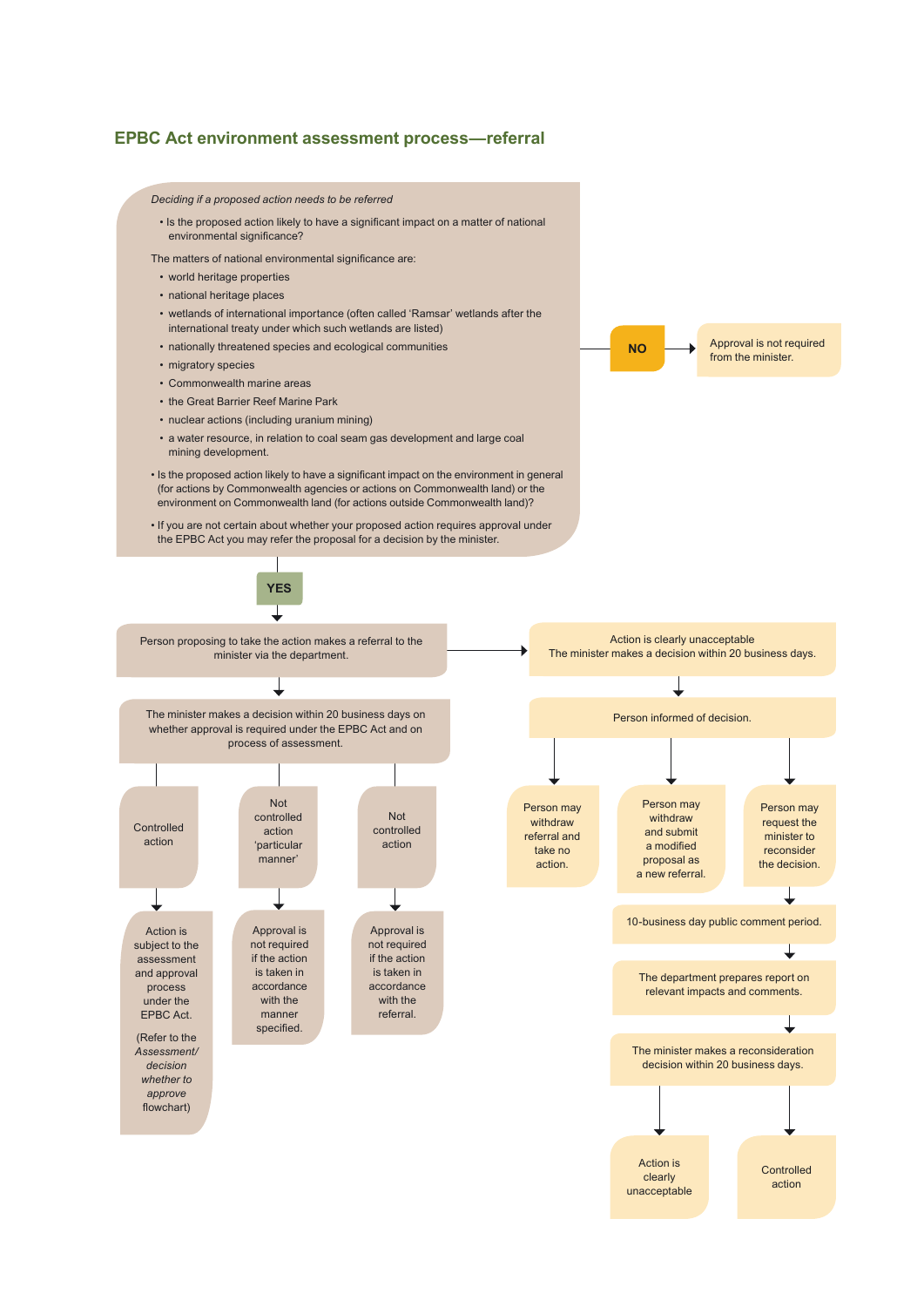### **2. Assessment/decision whether to approve**

Actions can be assessed using one of the following assessment methods:

- accredited assessment
- assessment on referral information (assessment done solely on the information provided in the referral form)
- assessment on preliminary documentation (referral form and any other relevant material identified by the minister as being necessary to adequately assess a proposed action)
- assessment by environmental impact statement (EIS) or public environment report (PER), and
- assessment by public inquiry.

The EPBC Act sets out the process and timing requirements for each type of assessment. This is summarised in the *EPBC Act Environment Assessment Process* flowchart on next page.

### *Reducing duplication of Australian and state/territory government processes*

The Australian Government has bilateral agreements with all state and territory governments to accredit environment assessment processes that meet set standards.

If you need EPBC Act approval, in addition to state or territory government approval, it may be possible to do a single assessment, avoiding duplication. To take advantage of this opportunity it is important that you make a referral to the minister early in the development of your proposal.

### **Helpful hint:**

### *Taking measures to avoid significant impacts*

In some cases, approval may not be required because you are proposing to put in place measures to avoid impacts on a matter protected by the EPBC Act. For example, you may commit to carrying out your construction activities at a time that will avoid the breeding season of migratory birds, thereby avoiding significant disturbances to a protected species. In these cases, you may be able to proceed without further assessment and approval under the EPBC Act, on the condition that you carry out your proposed action in the manner prescribed (not controlled action 'particular manner').

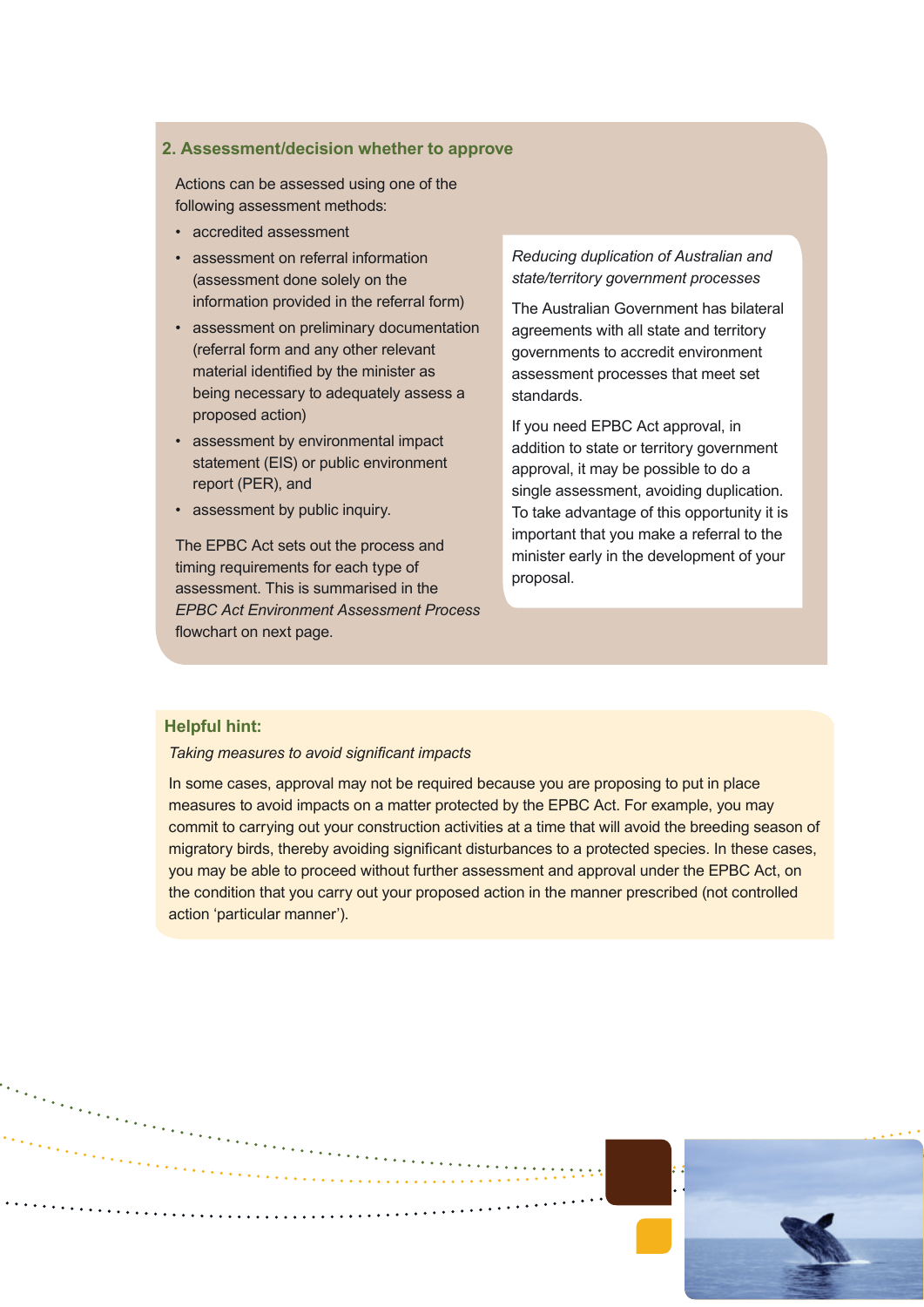### **EPBC Act environment assessment process—assessment/decision whether to approve**

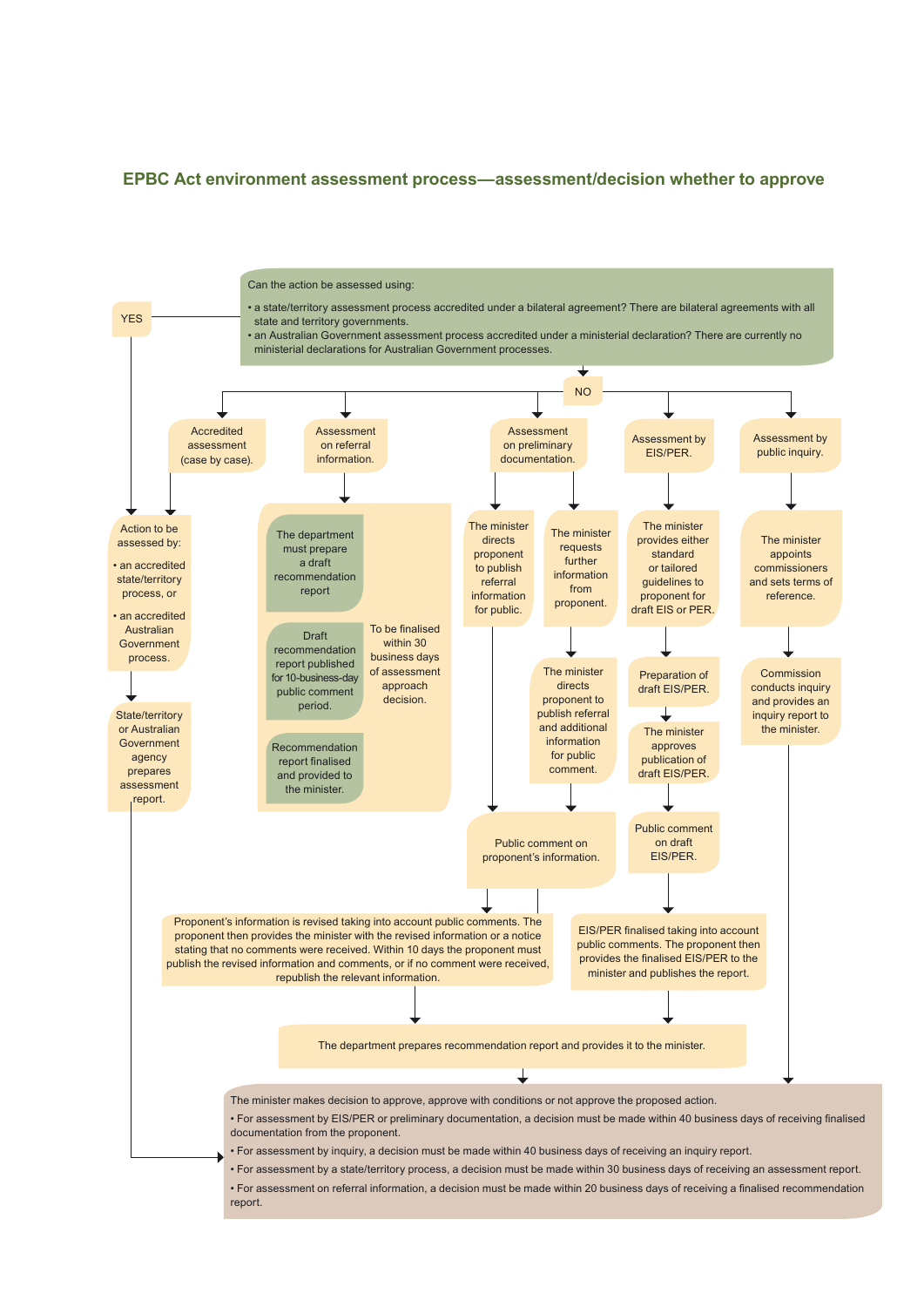# **Frequently asked questions**

### **What will the minister consider when deciding if a proposed action should be approved?**

When deciding if a proposed action should be approved, and what conditions to impose, the minister will consider the impacts of the proposed action on matters protected by the EPBC Act and other economic and social matters. The minister must take into account:

- the principles of ecologically sustainable development
- the results of the assessment of the impacts of the proposed action, including the relevant recommendation report from the secretary of the federal environment department
- referral documentation
- community and stakeholder comments
- any other relevant information available on the impacts of the proposed action, and
- relevant comments from other Australian Government and state and territory government ministers (such as information on social and economic factors).

The minister may also take into account the environmental history of the individual or company proposing to take the action, including the environmental history of the executive officers of companies, and parent companies and their executive officers.

### **What decisions can the minister make?**

Following the assessment of your proposed action, the minister will decide whether to:

- approve your action
- approve your action subject to constraints (that is, place conditions on the action), or
- not approve your action.

### **Can I be asked to provide more information?**

You can be asked to provide further information so that an informed decision can be made. The timeframe for making the next relevant decision in the assessment process stops until this information is received.

### **What conditions can be placed on an approval?**

The minister may attach conditions to an approval to protect, repair or mitigate damage to a matter protected by the EPBC Act. Conditions can include bonds or other securities, independent environmental auditing and compliance monitoring.

The minister will provide you with a copy of the proposed decision on whether or not to approve an action, and the proposed conditions (if any) to attach to the approval, for comment before making a final decision.